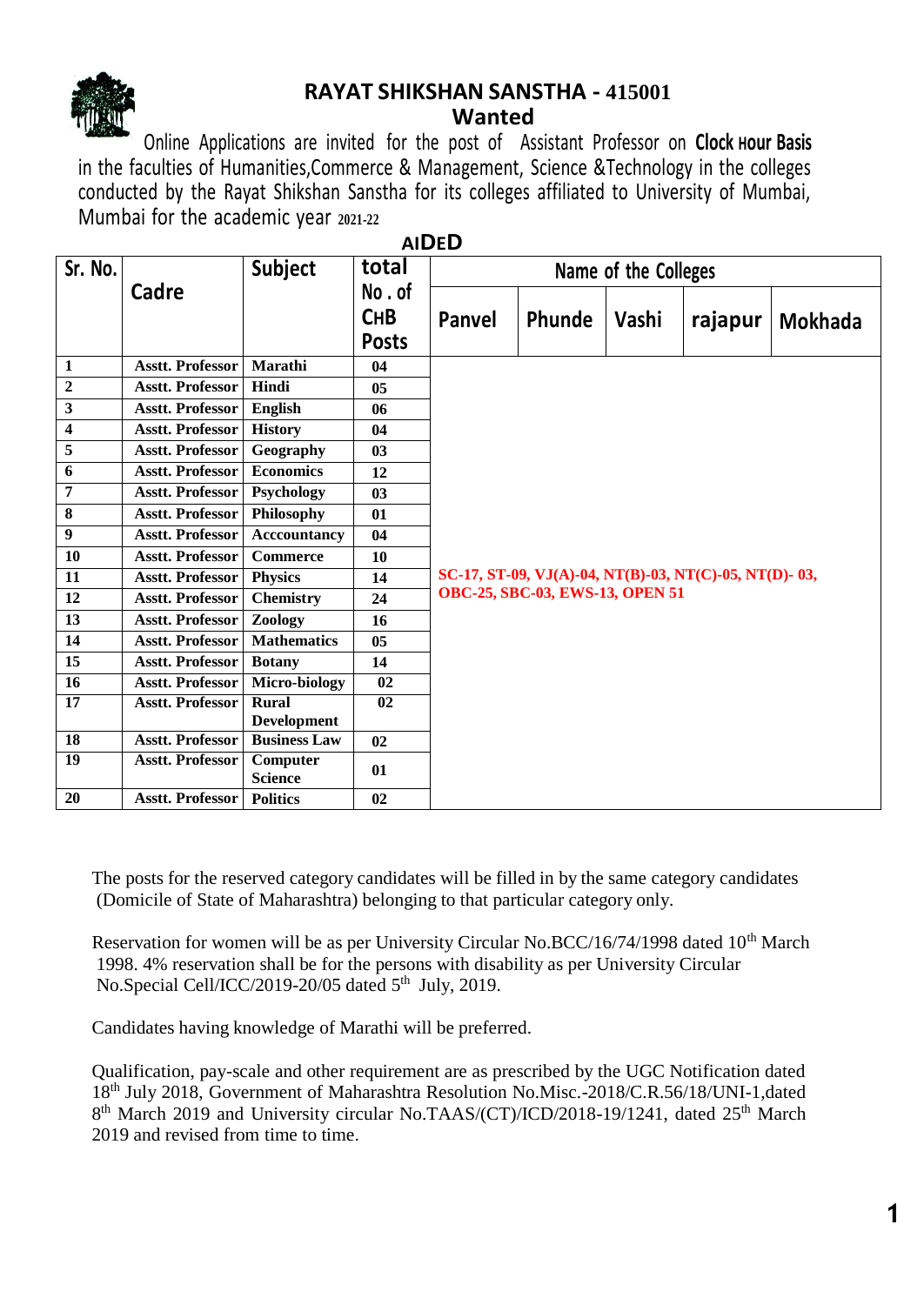Remunaration of the above post will be as per University Circular No. TAAS/(CT)/01/2019-20, dated 2<sup>nd</sup> April 2019.

The Government Resolution & Cirrular are available on the websits mu.ac.in The details of the Qualification experience, fees, pay-scale & allowances are availiable on the website **https://rayatrecruitment.com** This is University approved advertisemtnt.

#### SECRETARY, RAYAT SHIKSHAN SANSTHA, SATARA

|                         |                                           | total           | (IVOII AIUPU POSIS)<br><b>Panvel</b> |                              | Phunde         |                               | Vashi                                                  |
|-------------------------|-------------------------------------------|-----------------|--------------------------------------|------------------------------|----------------|-------------------------------|--------------------------------------------------------|
| Sr.No.                  | <b>Subject</b>                            | <b>Posts</b>    |                                      |                              |                |                               |                                                        |
|                         |                                           | <b>FT</b>       | <b>FT</b>                            | <b>CHB</b>                   | <b>FT</b>      | <b>CHB</b>                    | <b>FT</b>                                              |
| A                       | Director of<br>Phy.Edu.                   | $\overline{02}$ | 1 OPEN                               | $\overline{\phantom{a}}$     | $\frac{1}{2}$  | $\equiv$                      | 1SC                                                    |
| <b>B.</b>               | Asstt.Professor in                        |                 |                                      |                              |                |                               |                                                        |
| $\mathbf{1}$            | <b>English</b>                            | 01              | $\mathbf{m}$                         | $\mathbf{m}$                 | $\mathbf{m}$   | $\frac{1}{2}$                 | 1 OPEN                                                 |
| $\overline{2}$          | Geography                                 | 04              | $\blacksquare$ $\blacksquare$        | $=$                          | $\mathbf{m}$   | $\equiv$                      | <b>1 SC</b><br>1 OBC<br><b>1 EWS</b><br>1 OPEN         |
| $\overline{\mathbf{3}}$ | Psychology                                | 04              | $\sim$                               | $\frac{1}{2}$                | $\sim$         | $\sim$                        | 1SC<br>1 OBC<br><b>1 EWS</b><br>1 OPEN                 |
| $\overline{4}$          | <b>Commerce</b>                           | 04              | ISC,<br>10ВС,<br>10PEN               | $\overline{a}$               | $\overline{a}$ | $=$                           | <b>1 EWS</b>                                           |
| $\overline{5}$          | <b>Physics</b>                            | 02              | $=$                                  | $\blacksquare$               | $\sim$ $\sim$  | $\equiv$                      | 1SC<br>1 OPEN                                          |
| $\boldsymbol{6}$        | <b>Chemistry</b>                          | 08              | $=$                                  | $\qquad \qquad \blacksquare$ | $\sim$         | $\equiv$                      | 1 SC<br>1ST<br>1VJA<br>1 OBC<br><b>1 EWS</b><br>3 OPEN |
| $\overline{7}$          | <b>Mathematics</b>                        | 02              | $\sim$                               | $\frac{1}{2}$                | $\frac{1}{2}$  | $\blacksquare$ $\blacksquare$ | <b>1 SC</b><br>1 OPEN                                  |
| $\overline{\mathbf{8}}$ | <b>Botany</b>                             | $\blacksquare$  | $\overline{\phantom{a}}$             | 2 OPEN                       | $\mathbf{m}$   | 2 OPEN                        | $\overline{\phantom{a}}$                               |
| $\overline{9}$          | Micro-biology                             | 02              | $\mathbf{m}$                         | $\equiv$                     | $\overline{a}$ | $\overline{a}$                | 1SC<br>1 OPEN                                          |
| $\overline{10}$         | <b>Accounting &amp;</b><br><b>Finance</b> | ۰.              | $\frac{1}{2}$                        | 20PEN                        | $\mathbf{m}$   | 2 OPEN                        | $\mathbf{L}$                                           |
| $\overline{11}$         | <b>Economics</b>                          | 02              | --                                   | --                           | $\blacksquare$ | н.                            | 1SC,<br>1 OPEN                                         |

## **(Non Aided Posts )**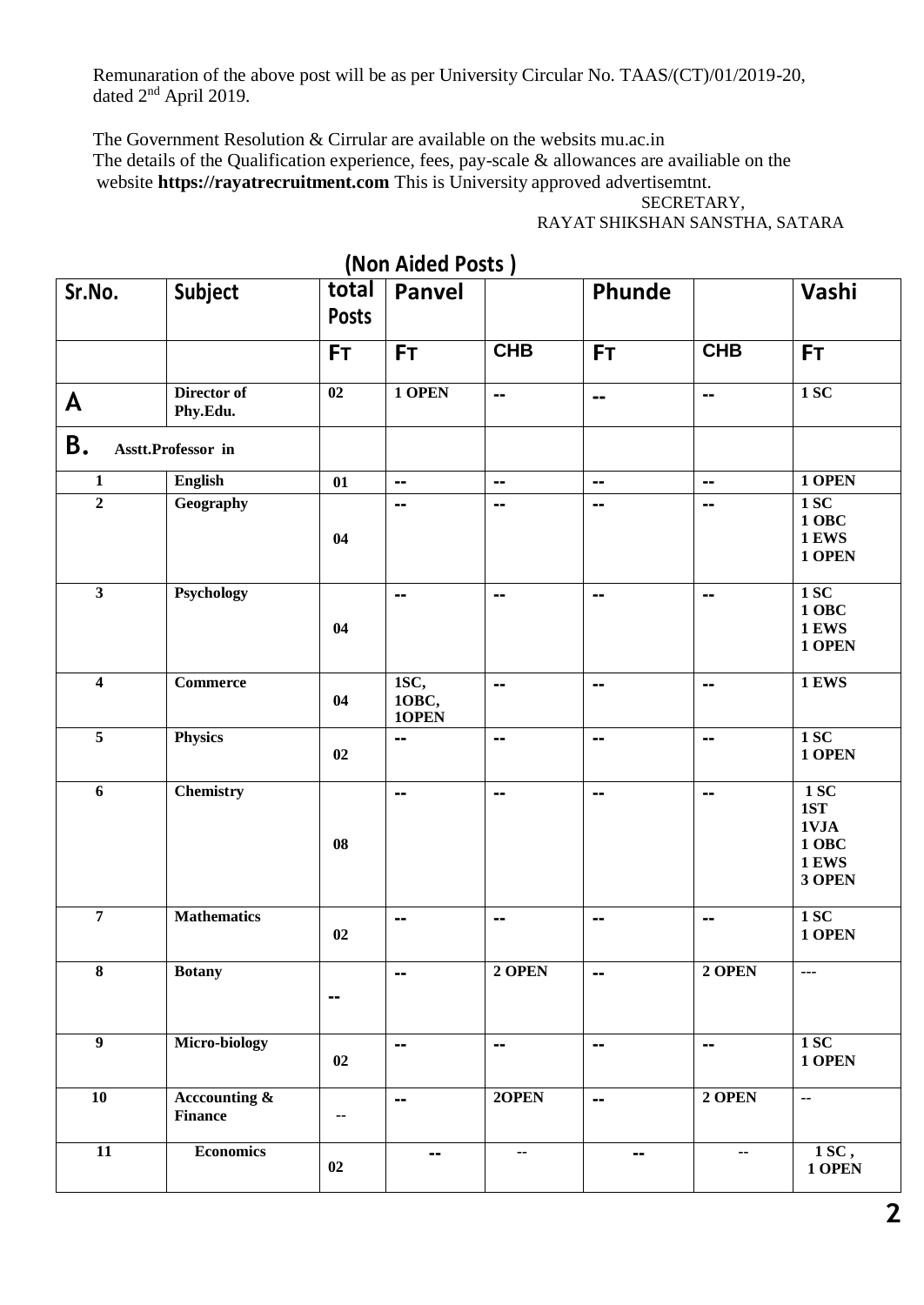| Sr.No.          | <b>Subject</b>                          | total<br><b>Posts</b> | Panvel                        |                          | Phunde                                    |                              | Vashi                                                                  |
|-----------------|-----------------------------------------|-----------------------|-------------------------------|--------------------------|-------------------------------------------|------------------------------|------------------------------------------------------------------------|
|                 |                                         | <b>FT</b>             | <b>FT</b>                     | <b>CHB</b>               | <b>FT</b>                                 | <b>CHB</b>                   | <b>FT</b>                                                              |
| $\overline{12}$ | <b>Information</b><br><b>Technology</b> | 27                    | 1SC<br><b>1 OBC</b><br>2 OPEN | $\overline{\phantom{a}}$ | 1 NTB<br>1 OBC<br>1 EWS<br>3 OPEN         |                              | 4SC<br>$2ST$<br>1 VJA<br>1 NTC<br>3 OBC<br>2 EWS<br>4 OPEN             |
| 13              | <b>Bio-Technology</b>                   | 11                    | $2$ OBC<br>2 OPEN             | $\overline{\phantom{a}}$ | $\blacksquare$                            | $\blacksquare$               | <b>1 SC</b><br><b>1 ST</b><br>1 VJA<br>1 OBC<br><b>1 EWS</b><br>2 OPEN |
| 14              | <b>B.B.I.</b>                           | 04                    | $\blacksquare$                | --                       |                                           | --                           | 1SC<br>1 EWS<br>1 OBC<br>1 OPEN                                        |
| 15              | <b>B.M.S.</b>                           | 10                    | --                            | $=$                      | 1 <sub>SC</sub><br><b>1 OBC</b><br>2 OPEN | --                           | 1 ST,<br>1 VJA<br>1 OBC<br><b>1 EWS</b><br>2 OPEN                      |
| $\overline{16}$ | <b>Computer</b><br><b>Science</b>       | 09                    | --                            | $=$                      | $\blacksquare$                            | $\overline{a}$               | 1SC<br><b>1 ST</b><br>1 VJA<br>$2$ OBC<br>1 EWS<br>3 OPEN              |
| 17              | B.A.F                                   | 06                    | $\blacksquare$                | $=$                      | $\frac{1}{2}$                             | $=$                          | 1SC<br>1 VJA<br>1 OBC<br>1 EWS<br>2 OPEN                               |
| $\overline{18}$ | <b>Bio-Analytical</b><br><b>Science</b> | 03                    | $\blacksquare$                | $\blacksquare$           | $\frac{1}{2}$                             | $\qquad \qquad \blacksquare$ | 1SC,<br>10BC<br>10PEN                                                  |
| $\overline{19}$ | Philosophy                              | 01                    | $\mathbf{m}$                  | $\overline{\phantom{a}}$ | $\equiv$                                  | $\overline{a}$               | 1 OPEN                                                                 |
| 20              | <b>Business Law</b>                     | 01                    | $\qquad \qquad \blacksquare$  | $=$                      | $\blacksquare$                            | $\overline{\phantom{a}}$     | 1 OPEN                                                                 |
| 21              | <b>Accountancy</b>                      | 01                    | $\overline{\phantom{a}}$      | --                       | --                                        | $\blacksquare$               | 1 OPEN                                                                 |
| $\overline{22}$ | Food<br><b>Technology</b>               | 03                    | $\blacksquare$                | $\equiv$                 | $\equiv$                                  | $\blacksquare$               | 1SC<br><b>1 OBC</b><br>1 OPEN                                          |
| $\overline{23}$ | P.G.D.M.L.T                             | 02                    |                               |                          |                                           |                              | 1SC<br>10PEN                                                           |

**Online application fee Rs.100/- (Rs.Hundred Only) per application which is non-refundable. Application Process Steps**

**Application Portal: https://rayatrecruitment.com**

- **1. Read the Advertisement carefully.**
- **2. Check the eligibility of post given in advertisement for which you are applying.**

**3. While filling online application, please ready all necessary documents. You will also require** scanned images

of your latest passport size photograph **and** signature **to be uploaded while filling the online application form.**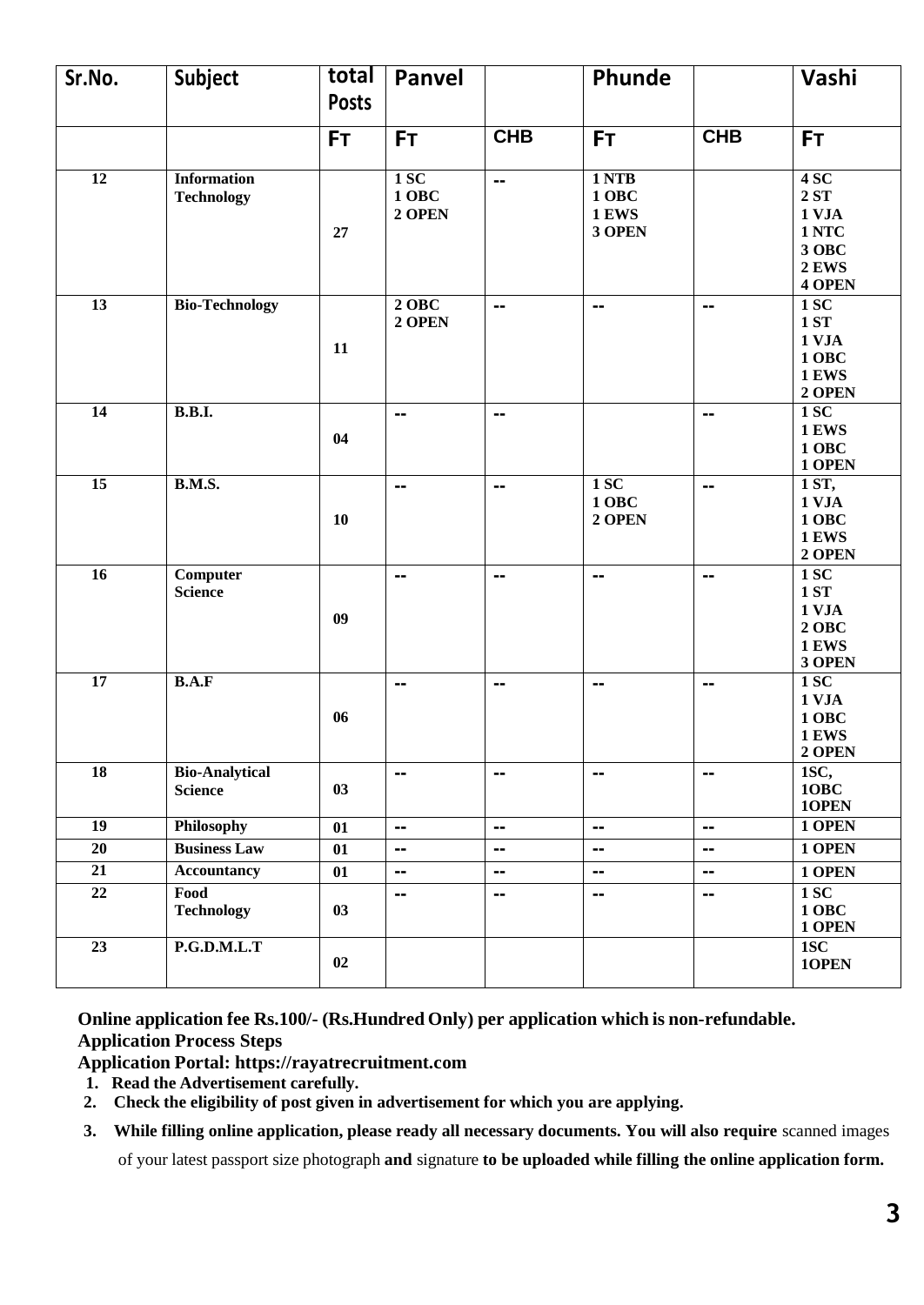- **4. Click on** "Registration for Shivaji University, Kolhapur / Solapur University, Solapur / Pune University,Pune/ Mumbai University, Mumbai " **link to start filling online application form.**
- **5. Select the post you want to apply and Please fill the application in English.**
- 6. If you are primarily eligible for selected post then proceed and select University wise post to be applied. Fill **the required details asked in the online application form.**
- **7. After filling required information, system will generate login ID, password which will be displayed on the** screen. (Use Application no as login ID). You will also receive your login ID and password on SMS. (Please **enter correct mobile number to get login ID and password by SMS).**
- **8. Click on "Login" link and enter login details and fill following information in the form.**
	- **Personal Information.**
	- **Address Details.**
	- **Qualification Details.**
	- **Experience Details.**
	- **Upload scanned copy of Photograph and Signature & educational documents.**
- **9. Without filling above information your form will not be complete. Fill the above information in online application form.**
- 10. Applicant should pay application fee along with bank charges in online mode. After making online payment **of application fee, system will send acknowledgement on applicant email.**
- 11. After successful payment application print facility will be made available. Take printout of the form for your **reference.**
- **12. Please pay applicable fee before last date mentioned in the advertisement. Fees once paid are nonrefundable.**

**You do NOT have to send the printout of application form to Rayat Shikshan Sanstha, Satara. Your application process is now complete. Please check the website for regular updates.**

### **Online Application Schedule**

| . اد      |                                                   | Dates      |            |  |
|-----------|---------------------------------------------------|------------|------------|--|
| <b>No</b> | Programme                                         | From       |            |  |
|           | Registration & Online filling of Application form | 29/01/2022 | 04/02/2022 |  |

# Terms and conditions

Schedule of Interview Date – 09/02/2022 Time 9-00 a.m.